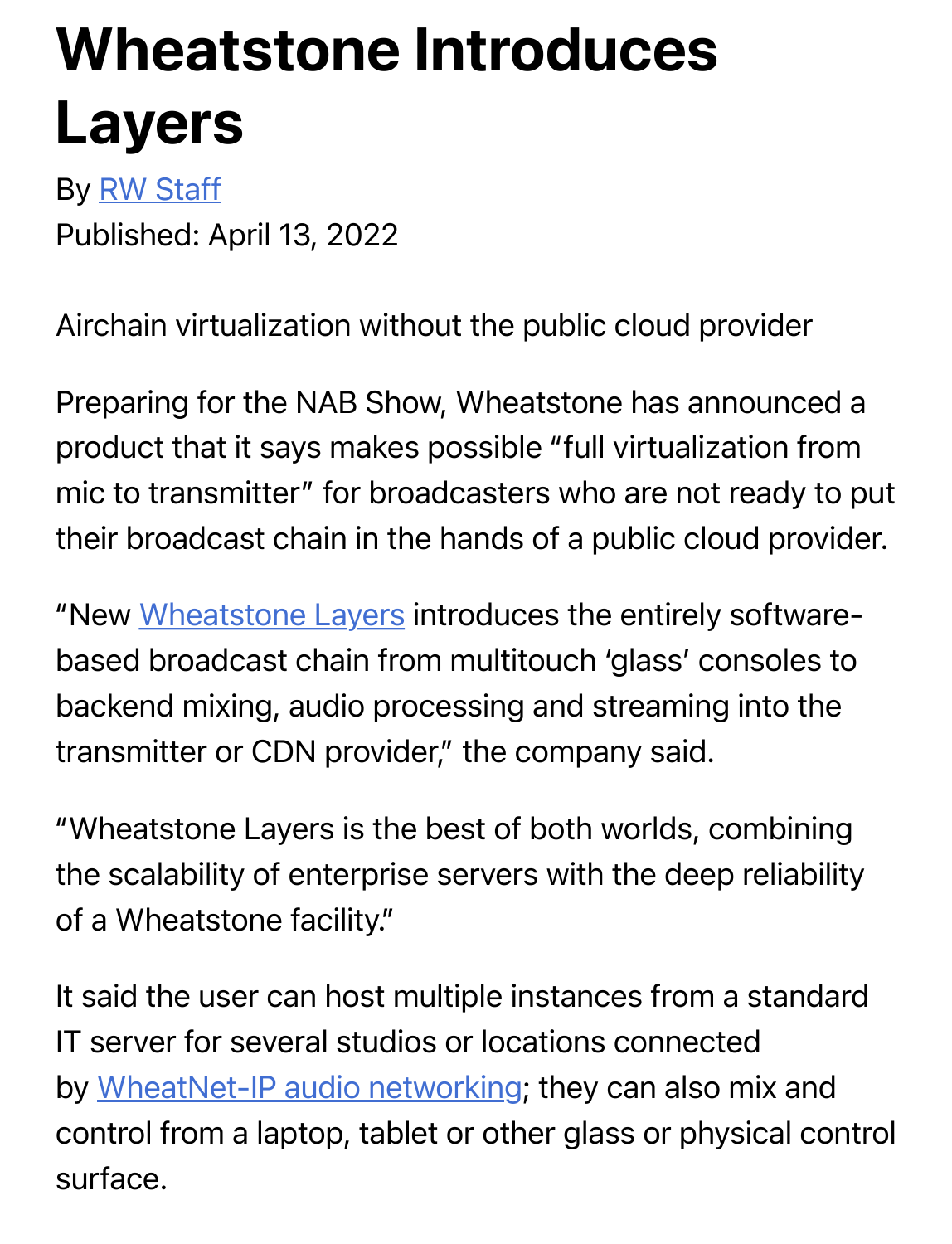

The user can also consolidate several stations and studios into one or two servers; add instances as needed for backend mixing, FM processing, stream provisioning, and metadata management; and backup WheatNet-IP studios in a redundant server on or offsite without additional physical studios required.

## *[\[Check Out More Products at Radio World's Products](https://www.radioworld.com/tech-and-gear/products) Section]*

"The Wheatstone Layers Software Suite runs on enterprise IP servers/computers and replaces specialized hardware, specifically standalone audio processors, mix engines and streaming appliances."

Wheatstone Layers Glass Software for laptop, tablet or other glass surface includes control interfaces as well as radio and television virtual consoles with familiar buttons, knobs and